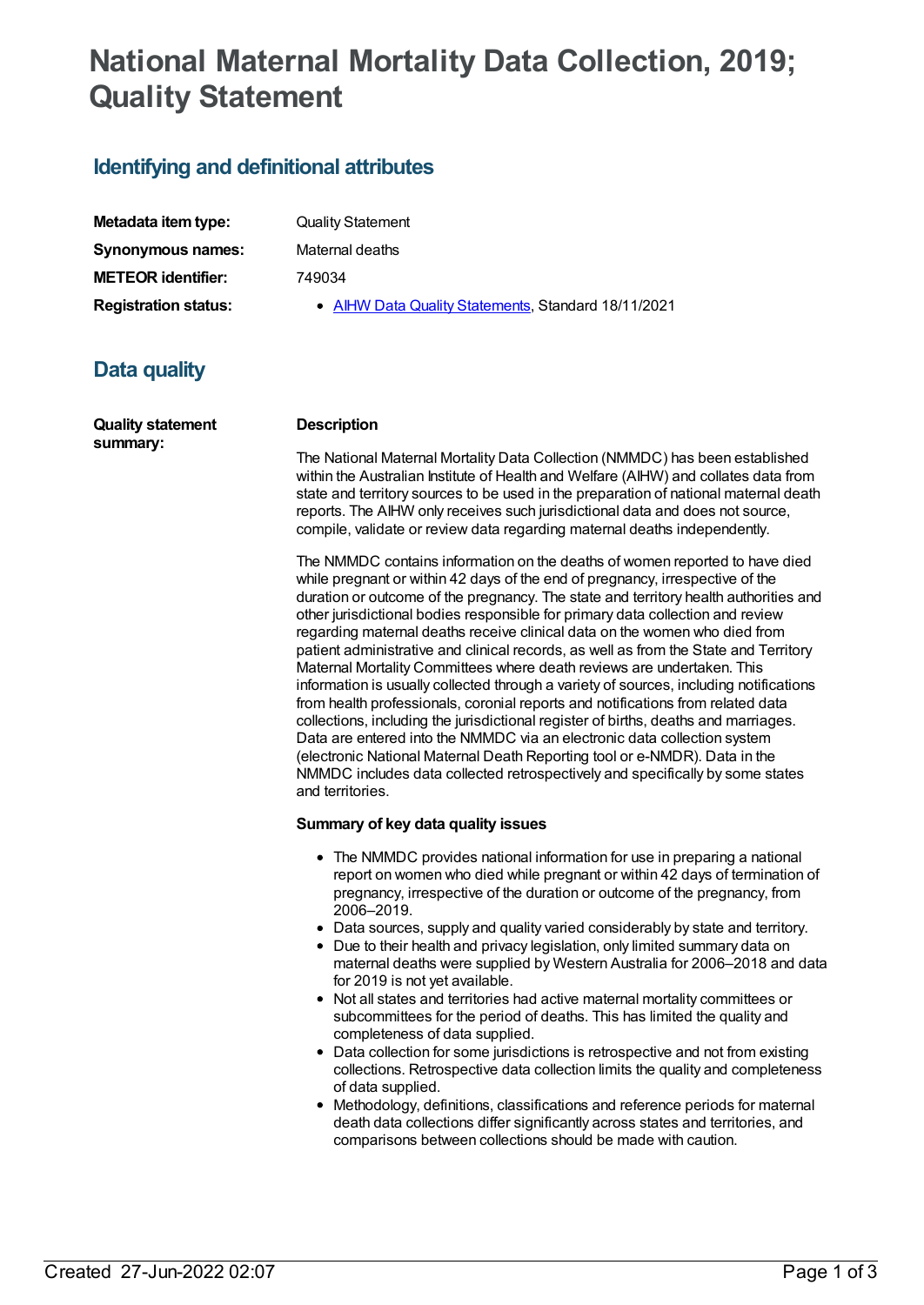| Institutional environment: | The Australian Institute of Health and Welfare (AIHW) is an independent corporate<br>Commonwealth entity under the <b>Australian Institute of Health and Welfare Act</b><br>1987 (AIHW Act), governed by a management Board and accountable to the<br>Australian Parliament through the Health portfolio.                                                                                                                                                                                                                                                                                                            |
|----------------------------|----------------------------------------------------------------------------------------------------------------------------------------------------------------------------------------------------------------------------------------------------------------------------------------------------------------------------------------------------------------------------------------------------------------------------------------------------------------------------------------------------------------------------------------------------------------------------------------------------------------------|
|                            | The AIHW is a nationally recognised information management agency. Its purpose<br>is to create authoritative and accessible information and statistics that inform<br>decisions and improve the health and welfare of all Australians.                                                                                                                                                                                                                                                                                                                                                                               |
|                            | Compliance with the confidentiality requirements in the AIHW Act, the Privacy<br>Principles in the <i>Privacy Act</i> 1988 (Cth) and AIHW's data governance<br>arrangements ensures that the AIHW is well positioned to release information for<br>public benefit while protecting the identity of individuals and organisations.                                                                                                                                                                                                                                                                                    |
|                            | For further information see the AIHW website www.aihw.gov.au/about-us, which<br>includes details about the AIHW's governance (www.aihw.gov.au/about-us/our-<br>governance) and vision and strategic goals (www.aihw.gov.au/about-us/our-vision-<br>and-strategic-goals).                                                                                                                                                                                                                                                                                                                                             |
|                            | Under a Memorandum of Understanding with the Department of Health, the AIHW<br>is responsible for the management of the NMMDC. The AIHW maintains a<br>coordinating role in the collection, including providing secretariat duties to the<br>National Maternal and Perinatal Mortality Advisory Group, undertaking data<br>development and highlighting implementation and collection issues.                                                                                                                                                                                                                        |
|                            | Australian state and territory health authorities supply data to the AIHW under<br>individual data agreements between AIHW and each state and territory. The AIHW<br>is the data custodian of the NMMDC and receives, compiles, edits and verifies the<br>NMMDC data in collaboration with the state or territory health authority that supplied<br>the data. State and territory health authorities retain ownership of the jurisdictional<br>level data and must approve any jurisdictional level output before it is released.                                                                                    |
| <b>Timeliness:</b>         | NMMDC data are collected annually. Most jurisdictions need at least 12-18 months<br>lead time to undertake post-mortem investigations, data entry and validation as<br>required after the end of the data collection period. Deaths subject to coronial<br>inquiry may take longer to finalise. Maternal deaths data for 2019 were requested<br>on 3 June 2021 for submission to the AIHW by 23 July 2021. Four jurisdictions<br>supplied completed data by this date. Final and useable 2019 data were received<br>from seven jurisdictions by 1 September 2021. Data for one jurisdiction is not yet<br>available. |
| <b>Accessibility:</b>      | Maternal deaths data is published annually in the web-based <b>Australia's mothers</b><br>and babies report available on the AIHW website.                                                                                                                                                                                                                                                                                                                                                                                                                                                                           |
|                            | Requests for unpublished data can be made by contacting the AIHW on (02) 6244<br>1000, by email to info@aihw.gov.au or through the AIHW's custom Data on request<br>service.                                                                                                                                                                                                                                                                                                                                                                                                                                         |
|                            | A cost-recovery charge may apply to requests that require substantial resources.<br>Depending on the nature of the request, requests for access to unpublished data<br>may require additional approval from jurisdictional data custodians or the AIHW<br>Ethics Committee.                                                                                                                                                                                                                                                                                                                                          |
| Interpretability:          | For maternal deaths reporting, all statistical methods and concepts applied to<br>NMMDC can be found online at Australia's mothers and babies, Data sources -<br>Australian Institute of Health and Welfare (aihw.gov.au)                                                                                                                                                                                                                                                                                                                                                                                            |